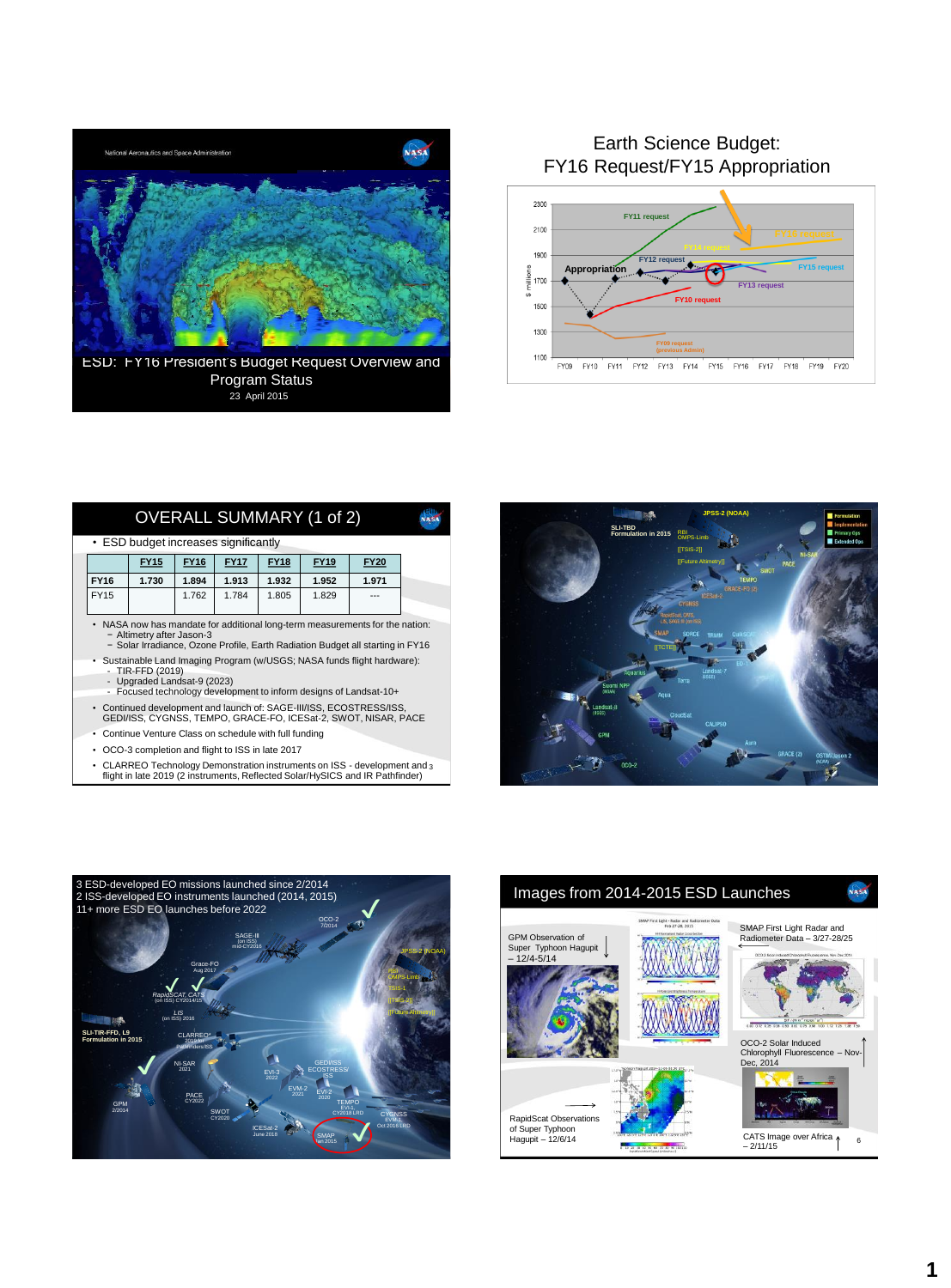

|                                           | <b>OVERALL SUMMARY (2 of 2)</b>                                                          |                                                                                              |             |             |             |      |                                                           |             |  |   |  |
|-------------------------------------------|------------------------------------------------------------------------------------------|----------------------------------------------------------------------------------------------|-------------|-------------|-------------|------|-----------------------------------------------------------|-------------|--|---|--|
| al Space Station                          | • Earth Science Research                                                                 |                                                                                              |             |             |             |      |                                                           |             |  |   |  |
| e Instruments                             |                                                                                          |                                                                                              | <b>FY15</b> | <b>EY16</b> | <b>EY17</b> | FY18 | FY19                                                      | <b>FY20</b> |  |   |  |
|                                           |                                                                                          | FY16                                                                                         | 399         | 432         | 417         | 425  | 418                                                       | 414         |  |   |  |
| ELC-3                                     |                                                                                          | FY15                                                                                         |             | 424         | 400         | 390  | 392                                                       | ---         |  |   |  |
| LIS (2016)                                |                                                                                          |                                                                                              |             |             |             |      |                                                           |             |  |   |  |
|                                           |                                                                                          | ♦ Includes funding to improve understanding of coupled North Atlantic-Arctic system          |             |             |             |      |                                                           |             |  |   |  |
|                                           |                                                                                          | ♦ Includes additional funding for research to understand linkages between oceans and climate |             |             |             |      |                                                           |             |  |   |  |
|                                           | ♦ Funds CDI, BEDI/GCIS, CRT/Citizen Science<br>• Applied Sciences                        |                                                                                              |             |             |             |      |                                                           |             |  |   |  |
| $ELC-1$                                   |                                                                                          |                                                                                              | <b>FY15</b> | FY16        | <b>FY17</b> | FY18 | FY19                                                      | <b>FY20</b> |  |   |  |
| <b>JEMEF</b>                              |                                                                                          | FY16                                                                                         | 40.4        | 47.6        | 48.7        | 48.4 | 47.6                                                      | 48.8        |  |   |  |
|                                           |                                                                                          | FY <sub>15</sub>                                                                             |             | 38.0        | 38.7        | 39.8 | 39.8                                                      | ---         |  |   |  |
|                                           |                                                                                          |                                                                                              |             |             |             |      |                                                           |             |  |   |  |
|                                           | $\diamondsuit$ Will be used to accelerate ramp-up of Water and Food Security initiatives |                                                                                              |             |             |             |      |                                                           |             |  |   |  |
| CATS (2015-)                              |                                                                                          | • Earth Science Technology Office                                                            |             |             |             |      |                                                           |             |  |   |  |
| 0 (2009-2014)                             |                                                                                          |                                                                                              | FY15        | FY16        | <b>FY17</b> | FY18 | FY19                                                      | <b>FY20</b> |  |   |  |
| <b>GEDI (2020)</b><br><b>idSCAT</b> (2014 |                                                                                          | FY16                                                                                         | 59.7        | 60.7        | 62.1        | 61.5 | 61.2                                                      | 62.7        |  |   |  |
| <b>ECOSTRESS (2020)</b>                   |                                                                                          | FY15                                                                                         |             | 54.5        | 55.6        | 55.5 | 55.6                                                      | ---         |  |   |  |
| <b>CLARR</b><br>EO Pathfinders (CY2019)   |                                                                                          |                                                                                              |             |             |             |      | ♦ Increase for the InVEST program (~\$5M/year additional) |             |  | я |  |

### Long-term Measurement Mandate Missions • Precision Altimetry following the launch of Jason-3 • FY16-20 budget supports NASA contributions to Jason-CS – LV, radiometer, laser retroreflector; etc. NASA funding for mission ops and data analysis; 2020 launch • Continued development of SWOT (2020 launch) • Solar Irradiance • TSIS-2 and beyond transferred to NASA in FY14 • FY16-20 budget supports completion of TSIS-1 and flight on ISS, LRD August 2017 – Recognizes NOAA FY15 appropriation for TSIS-1 • Earth Radiation Balance (RBI instrument) • RBI continues to be developed by NASA for flight on JPSS-2 **Freilich**

#### SLI in FY16 President's Budget Submit **And**

- A multi-component program, with the essential investments in technology and observational innovation to ensure a world class, sustainable, and responsible land imaging program through 2035:
	- 1. TIR-FF (Class D Thermal Infrared Free Flyer) to later than 2019) and to<br>fly in constellation with a reflective band imager like OLI on L-8<br>because the constanting tion against an early bess of the Landsat 8 Class C TIRS
- 2. Landsat 9 (Class B upgraded rebuild of Landsat 8) to launch in 2023 • Low programmatic risk implementation of a proven system with upgrades to bring the whole system to Class B
- 
- 3. Land Imaging Technology and Systems Innovation Hardware, operations and data management/processing investments to reduce risk in next generation missions.

### 4. Landsat 10

9

• Mission definition to be informed by the Technology investments, leading to key mission configuration/architecture decisions by the end of the decade

NASA Budget for 51 2014 51 2015 51 2016 51 2017 51 2018 51 2019 51 2020<br>Sustainable Land Imaging \$30,000 \$64,100 \$78,900 \$134,600 \$174,400 \$179,900 \$147,300

10

11 Pre-Aerosol, Cloud, and ocean Ecosystem (PACE) Mission Risk | 8705.4 Payload Risk Class C Launch • 2022/2023, budget and profile driven Orbit • 97° inclination; ~650 km altitude; sun synchronous Duration  $\|\cdot\|$  3 years Payload • Ocean color instrument; potential for a polarimeter LCC **• \$805M Cost Cap Science Objectives** • **Primary:** Understand and quantify global biogeochemical cycling and ecosystem function in response to anthropogenic and natural environmental variability and change: **ocean color sensor** • **Secondary:** Understand and resolve/quantify the role of aerosols and clouds in physical climate (the largest uncertainty): **polarimeter** • Extend key Earth system data records on global ocean ecology, biogeochemistry, clouds, and aerosols (expanded ocean color sensor similar to MODIS) Pre-Aerosol, Cloud, and ocean Ecosystem (PACE) is an ocean color, aerosol, and cloud mission identified in the 2010 report "Responding to the Challenge of Climate and<br>Environmental Change: NASA's Plan for a Climate-Centric Architecture for Earth<br>Observations and Applications from Space Science".